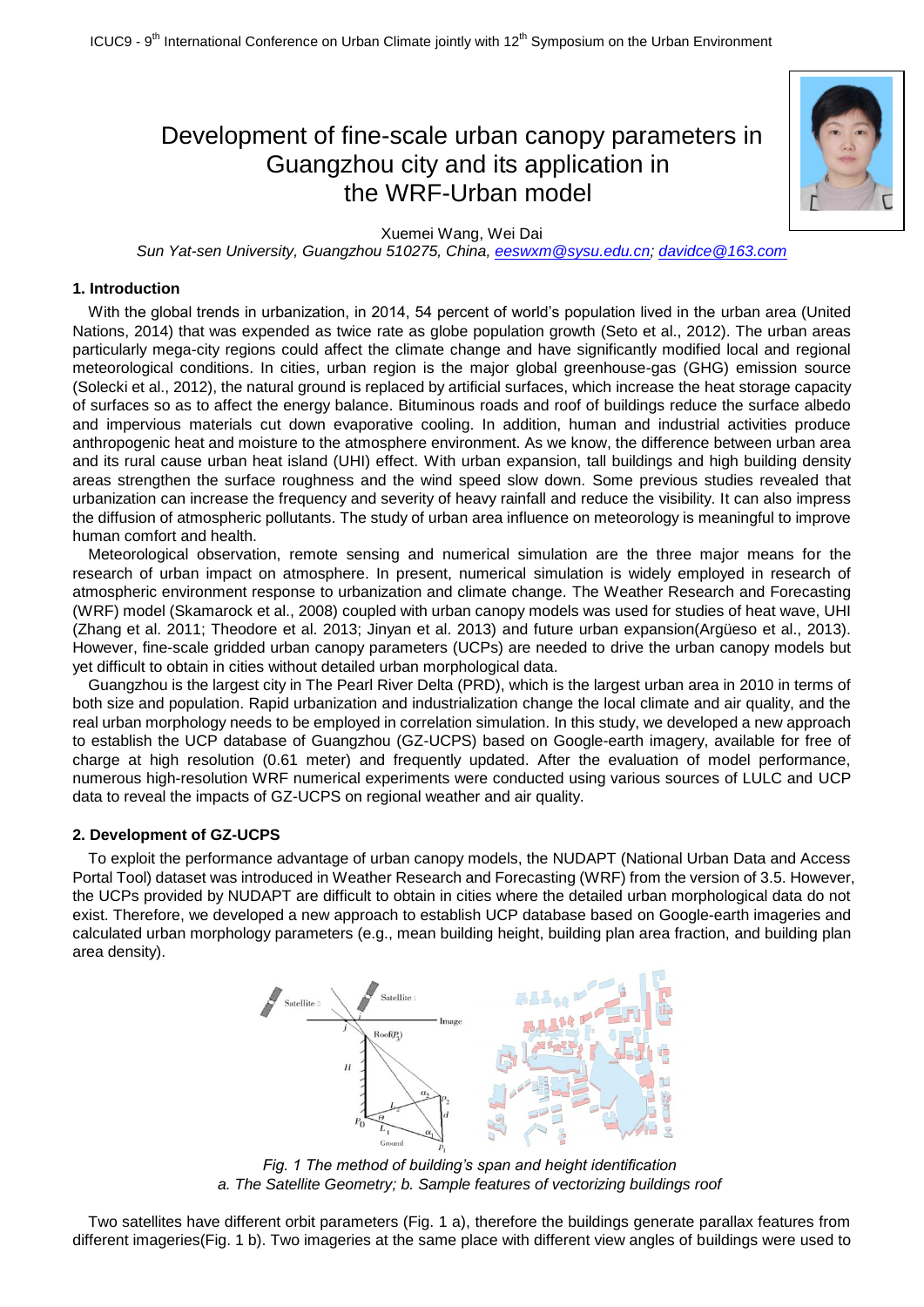identify the building span and height, After vectoring images, the distance(d) of two features(the roofs of same building and have same ID index) were calculated by formula(1 to 3), where H is the building's height, GSD is the cell size of imagery.

Where

$$
= \sqrt{(x_1 - x_2)^2 + (y_1 - y_2)^2} \times GSD(2)
$$

 $H = d/K(1)$ 

$$
K = \sqrt{\cot(\alpha_1)^2 + \cot(\alpha_2)^2 - 2\cos(\theta)\cot(\alpha_1)\cot(\alpha_2)}
$$
(3)

d

In this study, the data source of imagery originated from two different period Google-earth products of different orbit parameters. The satellite orbit parameters of this imagery are obtained from the digital-globe's Website. The parameter θ is the azimuth difference between two satellites. The parameter α1 is satellite1's elevation and α2 is the elevation of satellite2. The parameters x and y are the same points of the same building from different imagery.

The methodology of calculating urban morphology parameters (e.g., mean building height, building span area fraction, building span area density) is according to the study of Burian et al. (2007).Frontal area index was calculated under 8 wind directions with 45-degree intervals. The sky view factor was calculated with 360 slices number of 1-m resolution and no limit rang of extended distance. The improvement of the algorithm of frontal area index, sky view factor and grid cell mesh generating (avoiding the offset between geographical grid cell and vector clipping grid cell) were implemented. Fig. 2 shows the selected GZ-UCPS of Guangzhou's core area with 1km cell size for standard deviation of building height, area weight mean building height, building surface to plan area ratio, Sky view factor, Height to width ratio, plan area fraction and distribution of building heights.



*Fig. 2 Selected GZ-UCPS of Guangzhou's core area with 1km cell size a. Building surface to plan area ratio; b. Sky view factor; c. Height to width ratio; d. Plan area fraction; e. Area weight mean build height; f. Standard deviation of building height. The distribution of building heights at: g. 5m; h. 35m; i. 70m and above.*

## **3. Numerical simulation in Guangzhou**

To test the performance of GZ-UCPS and urbanization progress in Guangzhou, a numerical simulation method is implemented in the version 3.5.1 of WRF-ARW coupled with the Unified Noah3.1 LSM (Tewari et al.2009) and the multilayer urban scheme BEP (Kusaka et al. 2001; Kusaka et al. 2004; Tewari et al. 2007) were employed in this study. Including 16 hours for model spin-up, a period of 11 days simulations is performed from 0000LST 31 Oct 2010 to 0000LST 11 Nov 2010.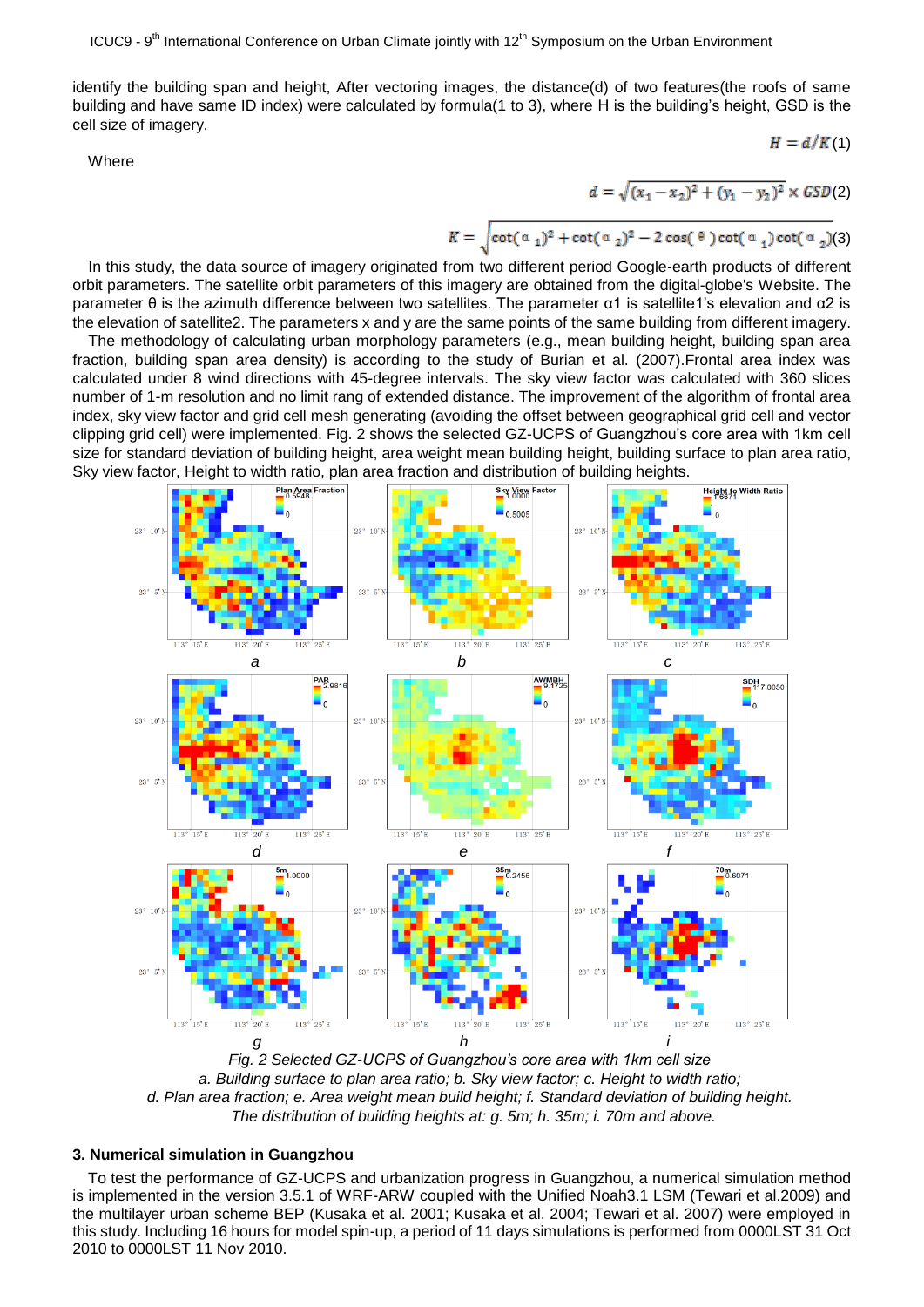## **3.1 Model configuration**

The Initial and boundary conditions were provided by National Emergency Communications Plan (NCEP) with operational Global Final (FNL) Analyses on a 1.0 by 1.0 degree grid (every 6hrs). Four nesting domains were set up with 500m grid size of internal domain (Fig. 3). A forty vertical layers was set up (Francisco Salamanca et al. 2011) with 50 hPa on the model top. The details of scheme configures are summarized in Table 1.

| <b>Scheme</b>                      | d01(13.5km)             | d03(4.5km) | d03(1.5km) | d04(500m)     |
|------------------------------------|-------------------------|------------|------------|---------------|
| Microphysics                       | WSM5                    |            |            |               |
| Long/short radiation<br>schemes    | RRTM/Dudhia             |            |            |               |
| Surface-layer physics option       | Monin-ObukhovEta scheme |            |            |               |
| Land-surface option                | Unified Noah LSM        |            |            |               |
| Cumulus parameterization<br>option | <b>KF</b>               | G3         | disable    |               |
| Urban Surface option               | <b>Disable</b>          |            |            | <b>BEP</b>    |
| Boundary Layer option              | MYJ                     |            |            | <b>BouLac</b> |





*Fig. 3 Domain configure and topography map with meteorological stations*

The d04 includes the core urban area of Guangzhou with six meteorological stations for model evaluation, and two stations drawn by white point in Fig. 3located in the range of GZ-UCPs area.

According to the observation data from WS meteorological stations (Fig. 3), the averaged 2 meter temperature was 20.3 Celsius degree and the relative humidity was 52% in the simulation period time and a 10 meter wind rose is shown in Fig. 4. There were two days of shower from 5 Oct to 6 Oct.



*Fig. 4 The wind rose of 10m wind above ground at WS station*

## **3.2 Urban canopy model**

The multilayer urban scheme BEP was selected for this study. The BEP scheme divided the vertical atmosphere to many layer in urban canopy which well represents the structure of building distribution in vertical orientation. The BEP scheme considered two orthogonality streets, and the parameters of building width, building height and street width can be set up, respectively.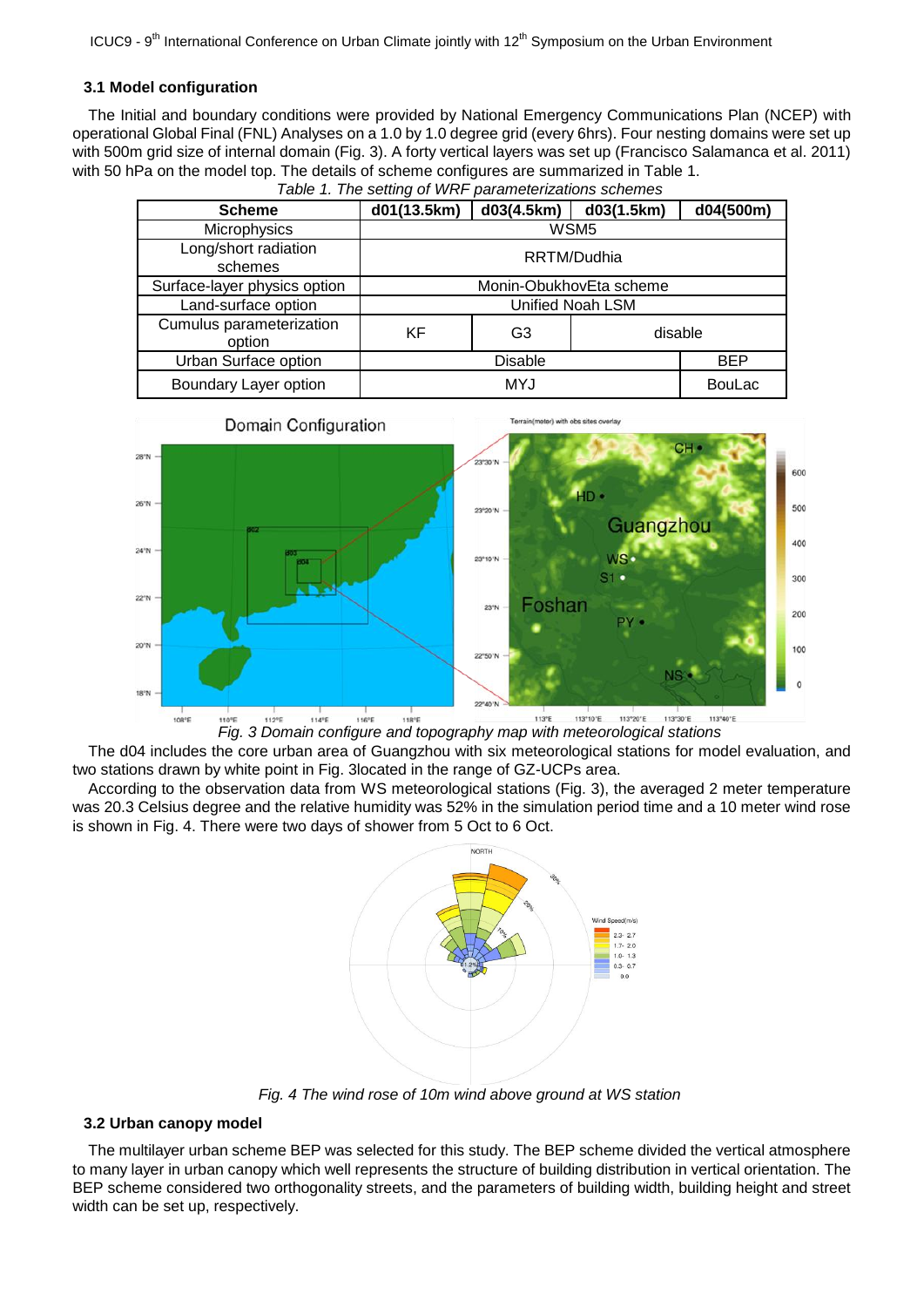## **3.3 Comparison experiments in Guangzhou city**

To understand the local climate response to urban expansion which generates in horizontal and vertical ways of megacity, three cases were implemented in Guangzhou city in this study. The base case represents the period of pre-urbanization (Fig. 5a) that the urban area is small with low building at a same height. Other two cases were set to compare the climate responses to the urban canopies before and after urbanization Case1 represents current urbanization progress showing a larger urban area with the same value of building parameters in base case. To remove the climate response to urban expanding of Foshan city, the region of urban area of Foshan in upwind region remain unchanged (Fig. 5b). Case2 was set up with the same urban area as Case1 but building parameters. The GZ-UCPS dataset was employed in Case2 instead of the consistent building parameters in spatial distribution (Fig. 6).

## **.3.4 Data input for comparison case experiment**

A 30s USGS Land Use and Land Cover (LULC) dataset was employed to integrate dataset of WRF, showing the globe LULC in 1994. Another 1s FROM-GLC (Gong et al. 2013) LULC dataset was used to update the urban area of Guangzhou city to that in recent period, and the urban fraction was also calculated. The dataset of GZ-UCPS was established as introduces in Section 2 above. The details of input data for different cases are shown in Table 2.In order to reveal effects of urban expansion and fine-scale GZ-UCPs on the wind speed, three sensitivity experiments were implemented. The first experiment was executed minusing Case1 by Base case to show that local wind speed response to urban expanding. The second experiment was conducted minusing Case2 byCase1 to reveal the effect of urban vertical growth on the local climate. The third experiment was employed minusing Case2 minus by Base case to show the influence on climate of Guangzhou megacity to surrounding area especially in downwind region.



To modify the default value of mean building height in the URBPARM.TBL file, an average building height of 10 meter was employed. Both building width and street width in the URBPARM.TBL were set to 15 meters.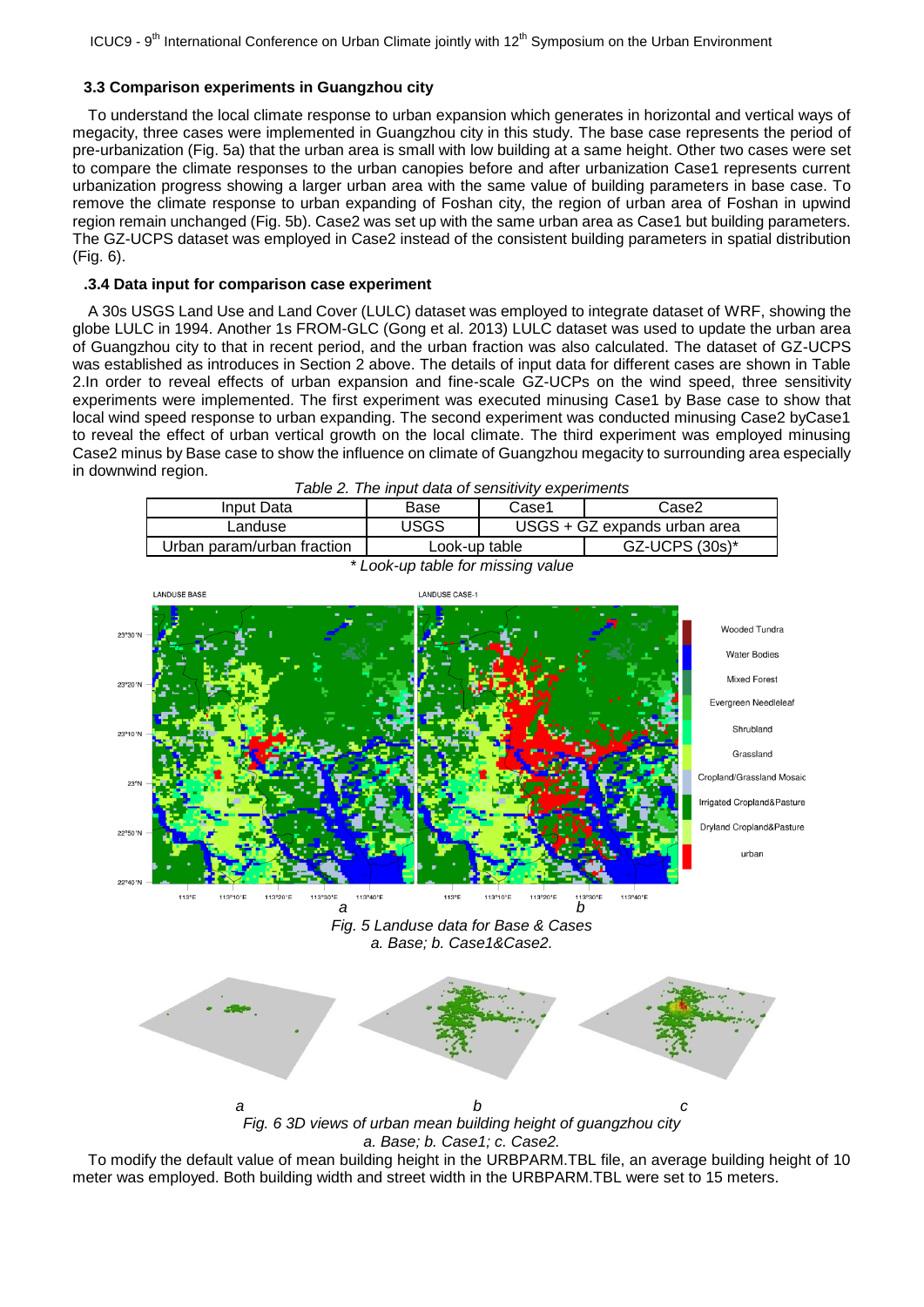#### **4. Impacts of urban expansion and fine-scale GZ-UCPs on surface wind speed**

#### **4.1 Temporal variations**

Urbanization also increases the surface roughness over the urban area. The friction and drag of buildings will decrease the near-surface wind speed in the urban area. Two data groups were setup to investigate the temporal variations. UCP represents the WS and S1 located in the GZ-UCPs area, and No-UCP represents the sites outside the GZ-UCPs area. Fig. 7 shows the time series of wind speed at 10 meter. It can be seen that simulated wind speed over estimate compared with observation at three cases while case2 with fine-scale UCPs is much closer to the observations (Fig. 7a). Case2 in UCP sites show smaller wind speed compared with case1, indicating that the building heights have apparent influence on wind. Wind speed decreases very fast after urban expansion, especially in No-UCP sites (Fig. 7b).



*Fig. 7 Time series of wind speed at 10 meter. (a) UCP sites; (b) No-UCP sites*

### **4.2 Spatial variations**

The regional influence of urbanization can be described by the EI (effect index), defined as follows (Zhang et al., 2010):

 $EI(x) = A_{change}(x)/A_{urban}(4)$ 

Where x can be any meteorological parameter such as averaged temperature, maximum/minimum temperature and wind speed, etc. Achange (x) is the area where x changed and Aurban is the area land-use modified from other types to urban cover. An EI(x) of 1 indicates that only the urbanized area is affected. EI(x)<1 indicates that only part of the urbanized area is affected, and  $E(x)$  means that an area in addition to the urban area will be impacted. Our simulations show that wind speed decreases in both daytime and nighttime. Fig. 8 shows the averaged difference of surface wind speed for the three cases. In urban area, the decrease may reach 1.5 ms−1-4.5 ms−1, while in UCP area, the decrease could reach 1.0-1.5 ms−1 after fine-scale UCP data were used. The urbanization causes 50%-80% wind speed loss over urbanized area. The decrease of wind speed also happens on a regional scale. From base to case1, EI (WS10m) is 3.0, the indicates urbanization leads to a "urban shadow" phenomena in this area. From base to case2, EI (WS10m) is 3.3 which reveal the high density and fine-scale urban structure can strengthen the influence.



*a. Case1-Base;b. Case2-Base; c. Case2-case1.*

#### **5 Conclusions**

In this study, we developed a new approach to derive UCP database of Guangzhou from Google-earth imagery. Two images at the same place with different view angles of buildings were used to identify the building span and height and to calculate urban morphology parameters (e.g., mean building height, building plan area fraction, building plan area density). New LULC data and UCP data were used to investigate the influence of urban expansion and fine-scale UCP data on surface wind speed. The results show that the surface wind speed from the